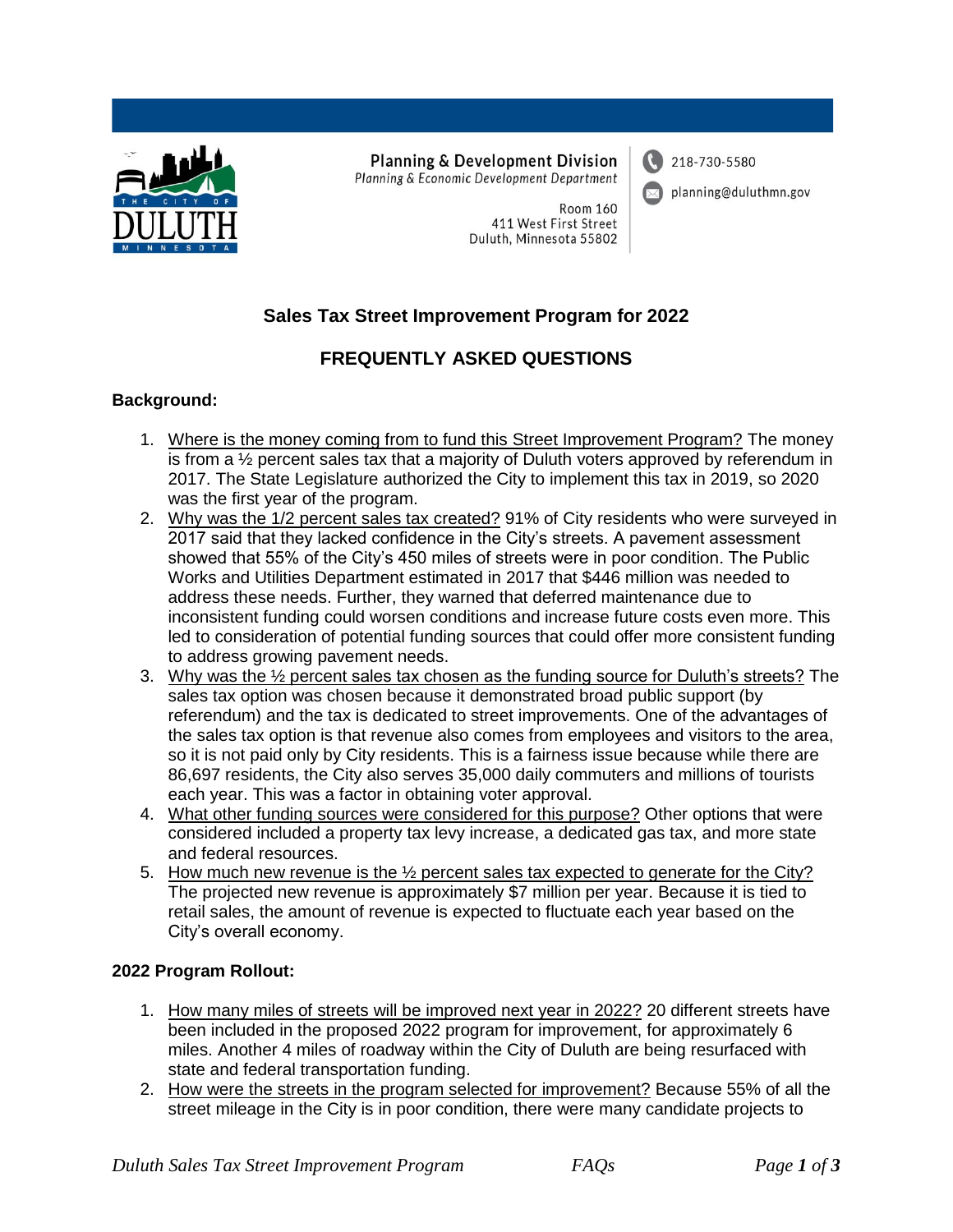choose from. Given the overwhelming needs, it was decided that the initial program priority would be focused on pavement conditions, utility needs, level of use, connection to major destinations, along with geographic equity to make sure there were projects in all areas of the City.

- 3. What evaluation criteria were used in the selection process? As mentioned above, poor pavement condition, neighborhood needs, and geographic equity. The distributed of projects is fairly equal by city council district. In future years as the program matures, the distribution of projects by district may vary more depending on the needs identified in the long range Capital Plan.
- 4. What will be included in the projects? The purpose of this ½ percent sales tax was street improvement and that is what drove the selection of projects. Compliance with the Americans with Disabilities Act (ADA), (especially curb ramps at intersections) will be addressed as part of the projects. As sidewalks are the responsibility of adjacent property owners, most projects will not include replacement of existing sidewalks. Spot repair/replacement will be done where possible, similar to past projects. Where there are sidewalk gaps, a case by case assessment will have to be made to determine whether to include them. Bike-related improvements will be incorporated if they are already planned, and if they don't require widening of the pavement. Taking on more complex projects with subsurface utility upgrades would significantly reduce the number of miles that can be improved. The City has many subsurface utility needs, especially water main replacements, however, there are other dedicated funds for utility projects.
- 5. Most of the streets to be paved are local streets. Why aren't you fixing higher volume major streets with this program? In recent years the City has made progress in improving major streets that carry higher volumes. Major streets (i.e. collectors and arterials) that carry higher volumes and longer trips are eligible for state and/or federal funding, and for partnering with St. Louis County or MnDOT. Examples include E.  $4<sup>th</sup>$ Street (improved by St. Louis County) and Mesaba Avenue (improved by MnDOT). An important objective for the sales tax street program is to advance local City street improvement projects that do not qualify, or are not likely to attract outside funding, and cannot be achieved by any other means.
- 6. Is the engineering design work already done for the streets in the 2022 program? The City is in the process of preparing engineering design for the streets in the 2022 program of projects. The City intends to expeditiously advance design work on 2022 projects so construction can proceed next summer.
- 7. When will the City be going out to bid for the construction of the streets in the program? The City intends to offer the program for contractor bids in advance of the Summer construction season when contractors are lining up their work for the coming year. We have not yet decided how many construction contracts to offer. There will be a learning curve with the new program, both for the City and our contractors. Our project cost estimates are order of magnitude, based on a standard costs per mile and without design input specific to the individual projects. There may be savings associated with the competitive bidding process.
- 8. Will residential property owners adjacent to these streets be assessed to help pay for the improvements? No, assessments will not be pursued as part of this program.

## **Future of the Program:**

1. When will you identify projects for future years of the sales tax street program? The City is in the process of preparing a multi-year program of sales tax funded projects. It is our